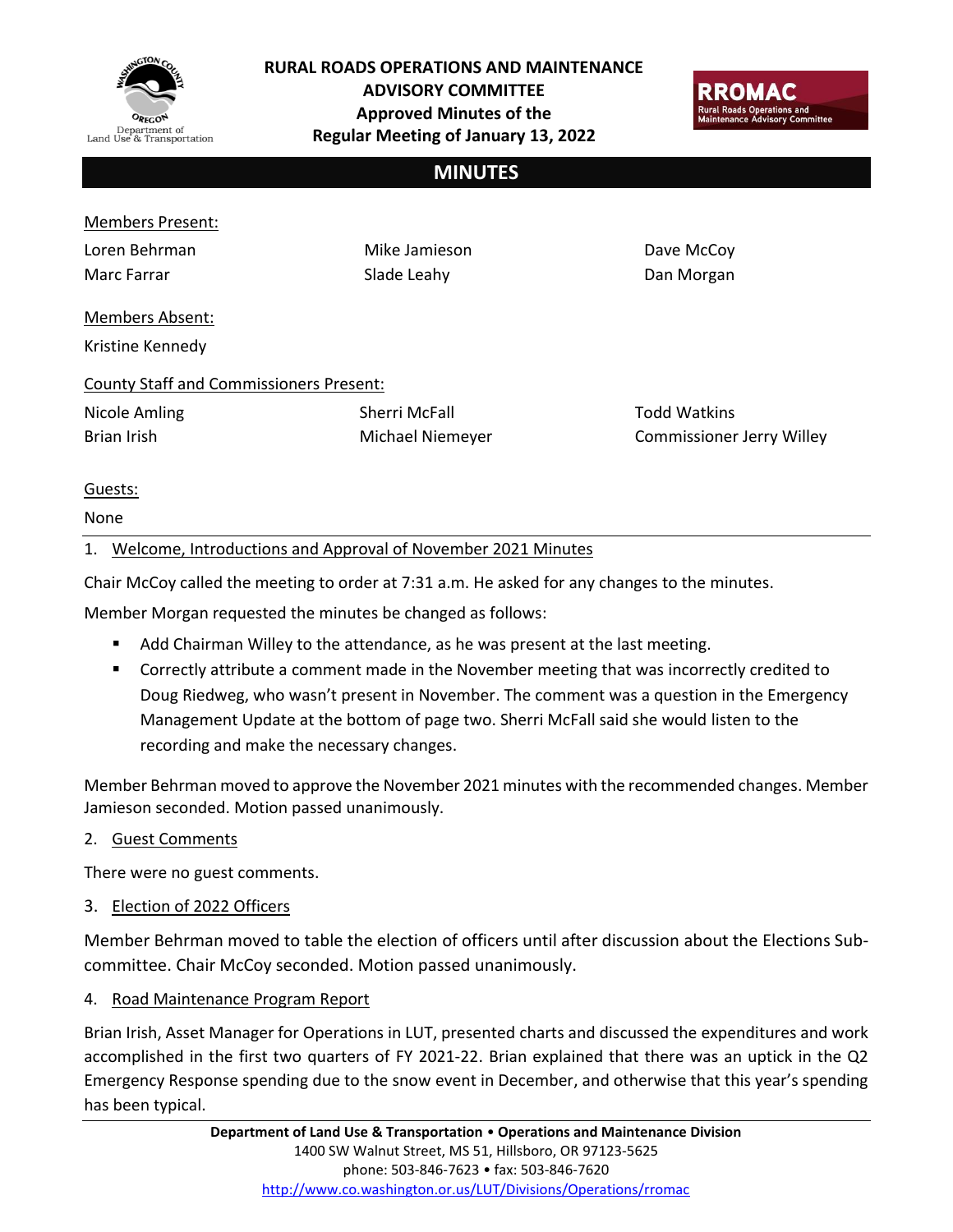Todd shared that the road crews worked 24/7 for a solid week between December 25 and January 2, removing ice and snow, making roads passable, and dealing with high water. He indicated that these efforts are not yet reflected in the charts shared today.

Member Morgan asked whether we anticipate seeing an excessive amount of repair work this coming year, based on the saturation of the ground from the recent storms. Todd responded that there may be some issues with gravel roads since they've stayed wet for so long, but not anticipating anything unusual.

Member Jamieson asked whether we coordinate with timber companies to prepare road segments for the harvest season. Brian responded that we primarily coordinate with the Oregon Department of Forestry (ODF). He added that we stay current on the timing and location of timber harvest through field staff and spruce up the roads if necessary.

Chair McCoy asked about the \$1.8M expenditure difference this year. Brian replied that the concrete road repair contract on Brookwood was considerably costlier than anticipated, and the work needed to be done in a timely manner. He shared that this type of variance is irregular.

Brian shared that staff is gathering data right now to build the Road Maintenance Program for FY22-23. Member Morgan asked when a draft will be available on the website. Brian responded that a draft would be released in March or April.

Member Morgan suggested that committee members receive notification ahead of Full Depth Reclamation (FDR) work this year so they can observe the process if they're interested.

5. Elections Subcommittee Report

Member Morgan reported the results of the Elections Subcommittee. The subcommittee roster consisted of the following members: Loren Behrman, Marc Farrar, and Dan Morgan. Sherri McFall facilitated the meetings. The subcommittee was created for two reasons:

- 1. to develop a consistent method for officer nominations and elections, and
- 2. to define the role of the Chair.

Member Morgan created a Chair Profile that included roles, responsibilities, and qualities, which was reviewed and updated by the subcommittee. Sherri will send the Chair Profile to all committee members.

The following recommendations were made and agreed upon by the subcommittee to bring forward to the Committee for consideration, evaluation, modification, and approval:

- **•** The Chair and Vice-chair positions each serve a two-year term, confirmed by election at the first meeting each year.
- **The Vice-chair is automatically nominated to promote to Chair.**
- Any Member can request to be a candidate for Chair or Vice-chair, with the exception of Members in the first year of their first term.
- The election of the Chair is determined by majority vote of at least a quorum of RROMAC members.
- **•** Officers will be expected to actively attempt to generate community interest in serving on RROMAC.
- If a Member's term ends while serving as an Officer on RROMAC, nominations will be made for replacement and a vote will be held during the next meeting.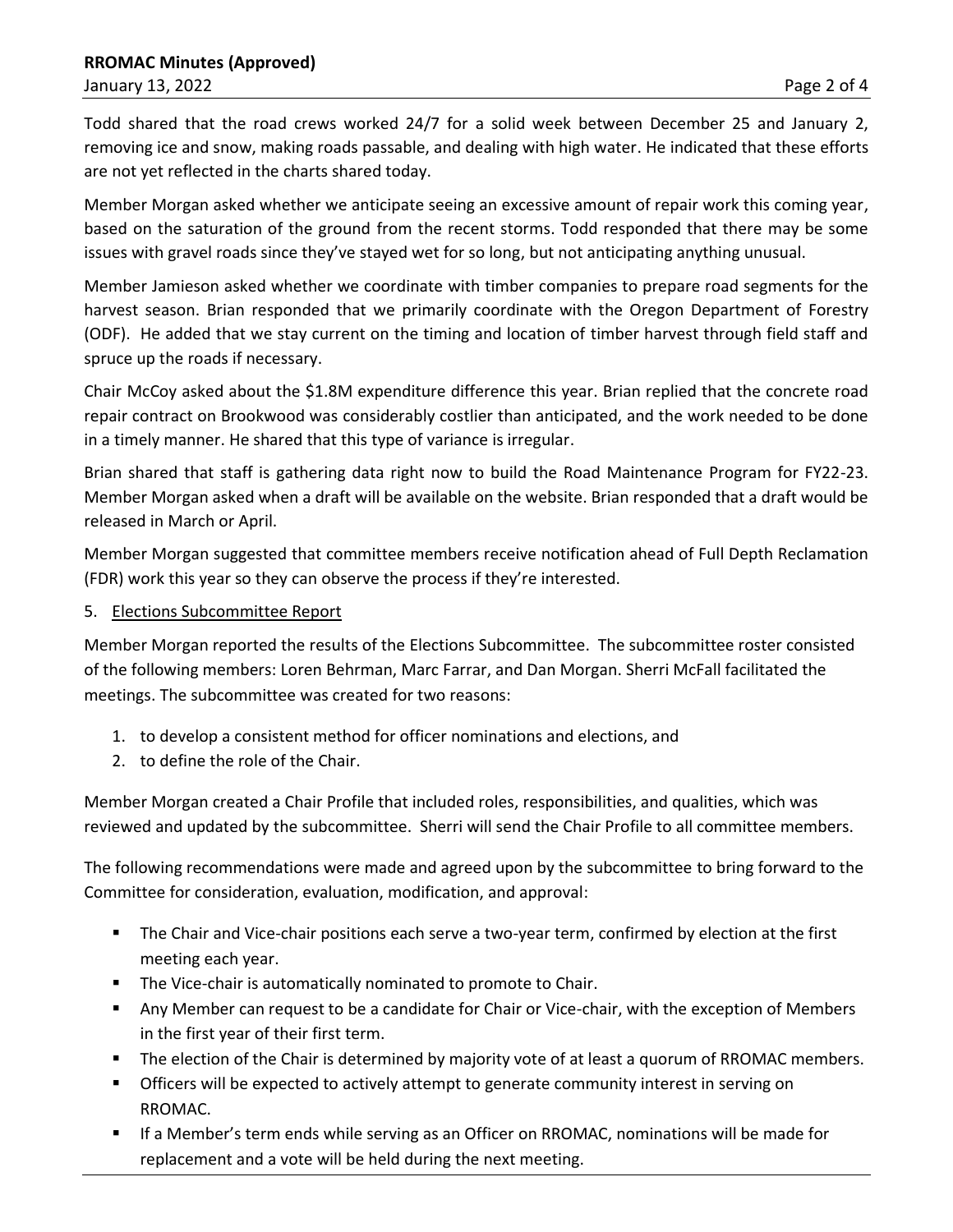■ There will be an expectation that each Member serve as an Officer at least once during their length of service on RROMAC.

Sherri will share the Chair Profile and Subcommittee Minutes with all members. It was agreed that this discussion needs to be added to the April agenda because the changes proposed require amendments to the bylaws. Sherri will check Granicus for accurate term end dates.

## 6. Vacancies & Recruitment

The Elections Subcommittee also discussed the high number of vacancies on RROMAC and that the committee should consider becoming more engaged in recruitment and retention of members. It should be an expectation of at least the Chair and Vice-chair to encourage community interest in serving on RROMAC. Members have a limit of two full consecutive terms according to the bylaws, however, when there are vacancies members may serve another term. Former members may reapply to join RROMAC if there are vacancies.

Commissioner Willey recommends that new applicants be allowed to begin throughout the year, after Board approval, rather than waiting for the beginning of the next term year. He shared that he and other Commissioners advertise vacancies to the public when they know of them. He reminded the committee that vacancies are posted on the website. He also indicated that he will be meeting with every Mayor in his district over the next couple months and will encourage them to help recruit more membership to this committee. Todd reminded RROMAC members that the bylaws allow membership to anyone who resides, does business, or recreates within the rural area. He described Member Morgan as a good example of a non-rural resident on the committee who cycles along the County's gravel roads and applauded his advocacy for those roads. Todd emphasized the County's focus on equity, diversity, and inclusivity, and noted that not requiring members to be rural residents could be beneficial in moving toward these objectives.

### 3. Election of 2022 Officers (continued)

Chair McCoy reopened the discussion of the current election and nominated Member Behrman as Chair and Member Farrar as Vice-Chair. Members Behrman and Farrar agreed to the nomination. Member Morgan seconded both. No other nominations were presented. Both were confirmed by unanimous vote.

### 7. RROMAC Member Roundtable

Chair Behrman opened the discussion.

Member Morgan would like Ken Schlegel to return and share an update about the Regional Disaster Preparedness Organization – Emergency Transportation Routes – Phase 2. He also requested a presentation on the value of roundabouts to the County.

Member Jamieson suggested that reports and presentations be video recorded for future reference. Sherri indicated that the County currently records audio of RROMAC meetings and will consult with the County's meeting tech support team about the possibility of recording video.

Sherri also stated that County Counsel will be giving a presentation on Public Meetings in April.

Todd brought up a current issue regarding complaints about Collins Road. He expressed that the complaints are about quality of the gravel road, "muddy roads" and potholes. The road is elevated and has quite a bit of tree canopy, and doesn't dry out once it becomes wet. A traffic count was done before the storms, which